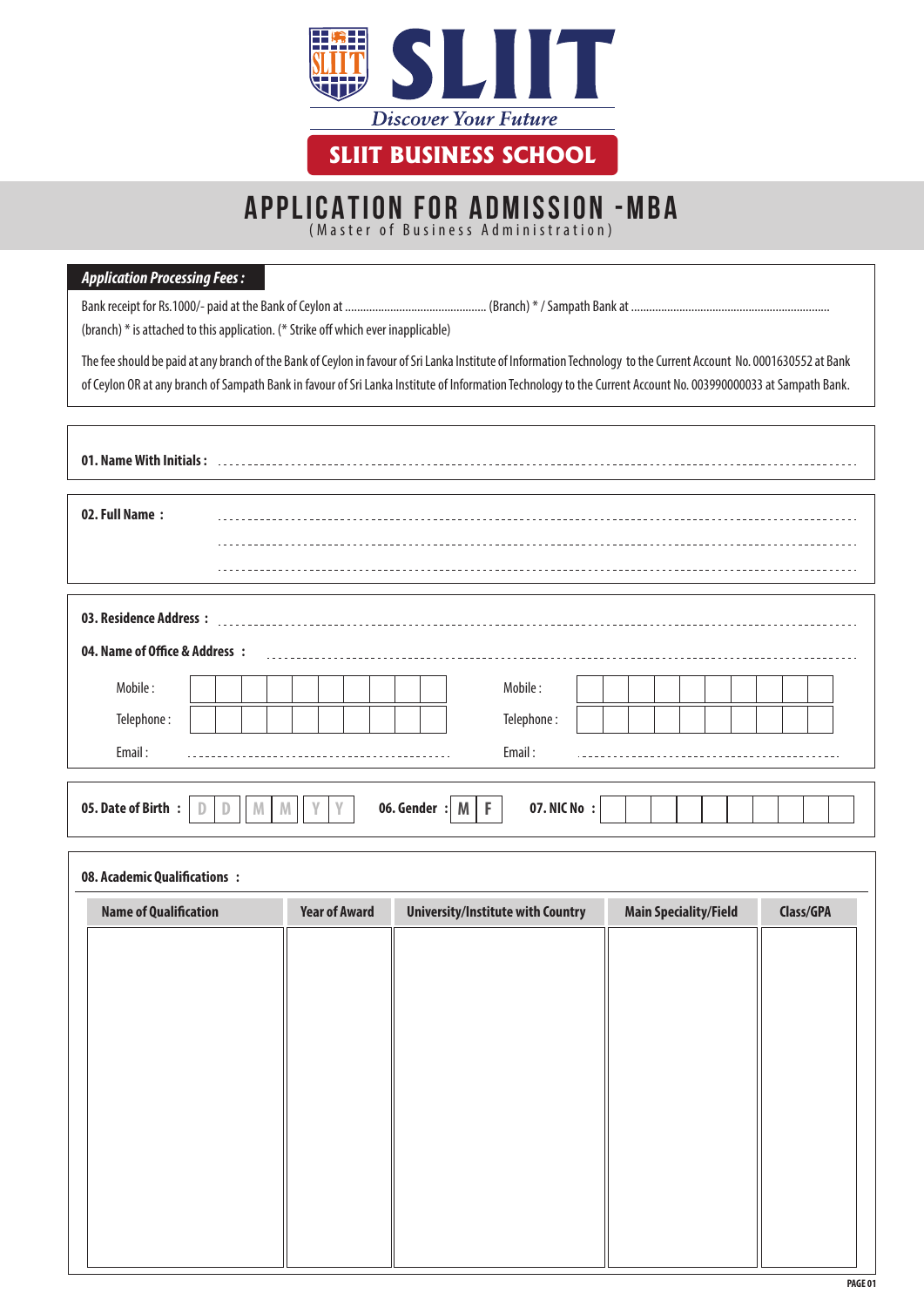### **09. Professional Qualifications :**

| <b>Name of Qualification</b> | <b>Awarding Institute</b> | <b>Date of Award</b> | <b>Specialization(if any)</b> |
|------------------------------|---------------------------|----------------------|-------------------------------|
|                              |                           |                      |                               |
|                              |                           |                      |                               |
|                              |                           |                      |                               |
|                              |                           |                      |                               |
|                              |                           |                      |                               |
|                              |                           |                      |                               |
|                              |                           |                      |                               |
|                              |                           |                      |                               |
|                              |                           |                      |                               |
|                              |                           |                      |                               |

### **10. Employment History (please give details of employment and/or professional experince - from the latest) :**

| From (MM/YY) | To (MM/YY) | <b>Position Held</b> | <b>Name, Address &amp; Contact Details</b> |
|--------------|------------|----------------------|--------------------------------------------|
|              |            |                      |                                            |
|              |            |                      |                                            |
|              |            |                      |                                            |
|              |            |                      |                                            |
|              |            |                      |                                            |
|              |            |                      |                                            |
|              |            |                      |                                            |
|              |            |                      |                                            |
|              |            |                      |                                            |
|              |            |                      |                                            |
|              |            |                      |                                            |

| 11. Your Expectation of following this programme (please use this space to give a breif outline) : |  |  |  |  |
|----------------------------------------------------------------------------------------------------|--|--|--|--|
|                                                                                                    |  |  |  |  |
|                                                                                                    |  |  |  |  |
|                                                                                                    |  |  |  |  |
|                                                                                                    |  |  |  |  |
|                                                                                                    |  |  |  |  |
| 12. Course Fee<br>My Self :<br>Other:<br>Who will be responcible for the payment of course Fee?    |  |  |  |  |
| If other than you only, please fill following Information                                          |  |  |  |  |
| Address :                                                                                          |  |  |  |  |
| Telephone:<br>Mobile:                                                                              |  |  |  |  |
| Email:<br>Fax:<br>-------------------------                                                        |  |  |  |  |